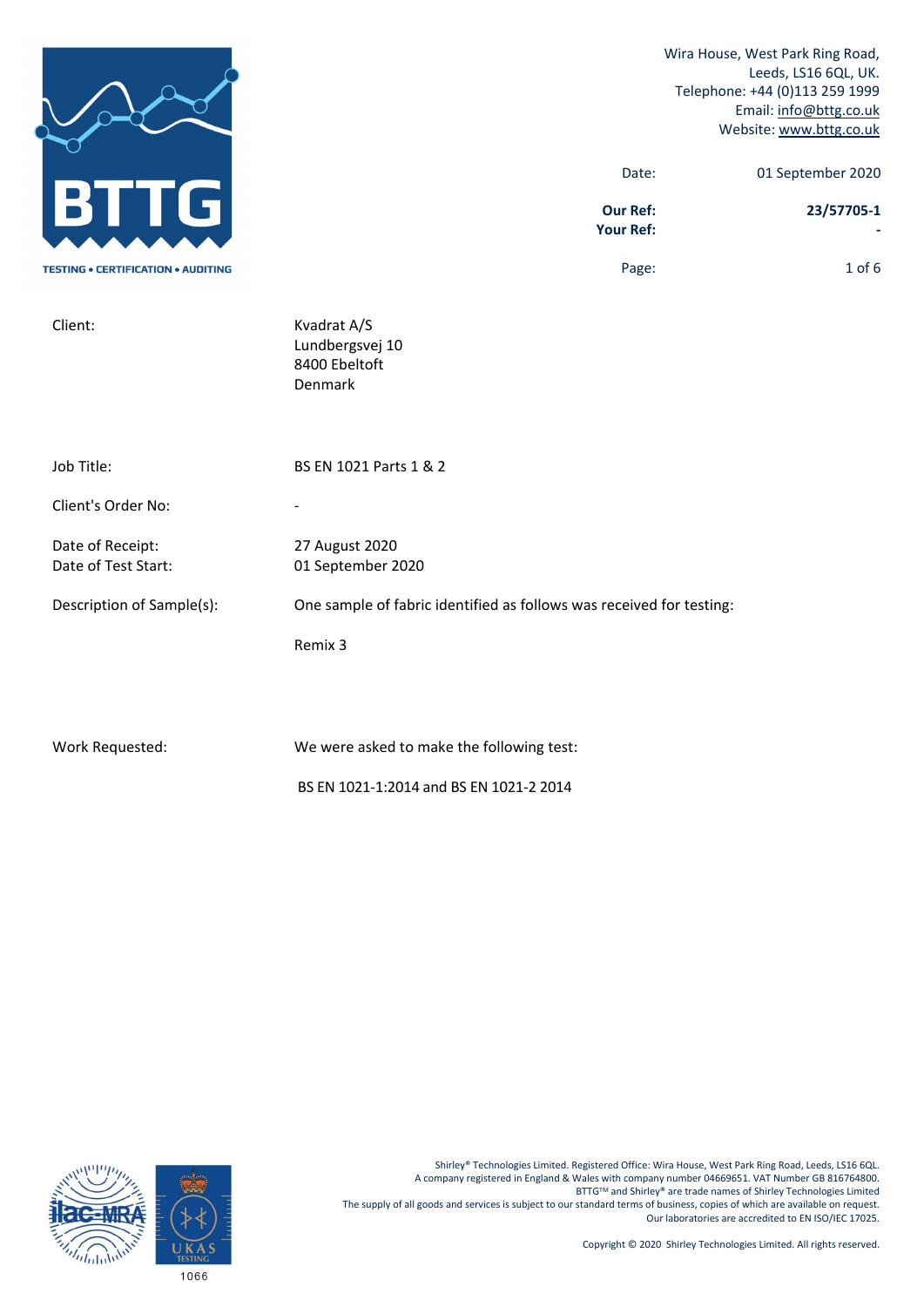

| 01 September 2020 | Date:                        |
|-------------------|------------------------------|
| 23/57705-1        | <b>Our Ref:</b><br>Your Ref: |
| $2$ of 6          | Page:                        |

**Kvadrat A/S**

Sample was identified as follows:

Remix 3

# **FIRE TESTS ACCORDING TO BS EN 1021‐1:2014 Assessment of the ignitability of upholstered furniture. Part I. Ignition Source 0: Smouldering cigarette**

### **Pre‐Treatment**

The samples received no pretreatment as the fabric is stated to be inherently flame retardant.

# **Conditioning**

The sample was conditioned for at least 16 hours at a temperature of  $23\pm2^{\circ}$ C and relative humidity of 50 $\pm5\%$ .

The sample was tested in a room of volume 25m<sup>3</sup> and 19ºC.

### **Procedure**

The test was carried out in accordance with BS EN 1021‐1:2014. The sponsor sampled the material and the specimens were cut from the sample received to the dimensions set out in the standard.

The sample was tested over non-fire retardant polyurethane foam with a density of approximately 20-22 kg/m<sup>3</sup>.

Tests were made using ignition source 0.

### **Requirements**

The specimens shall not:‐

# Smouldering Criteria

- a) display escalating combustion requiring active extinction.
- b) smoulder or burn until it is essentially consumed within the test duration.
- c) smoulder or burn to the extremities of the specimen, or through the full thickness, within the duration of the test.
- d) smoulder for more than one hour.
- e) on final examination, show evidence of progressive smouldering.

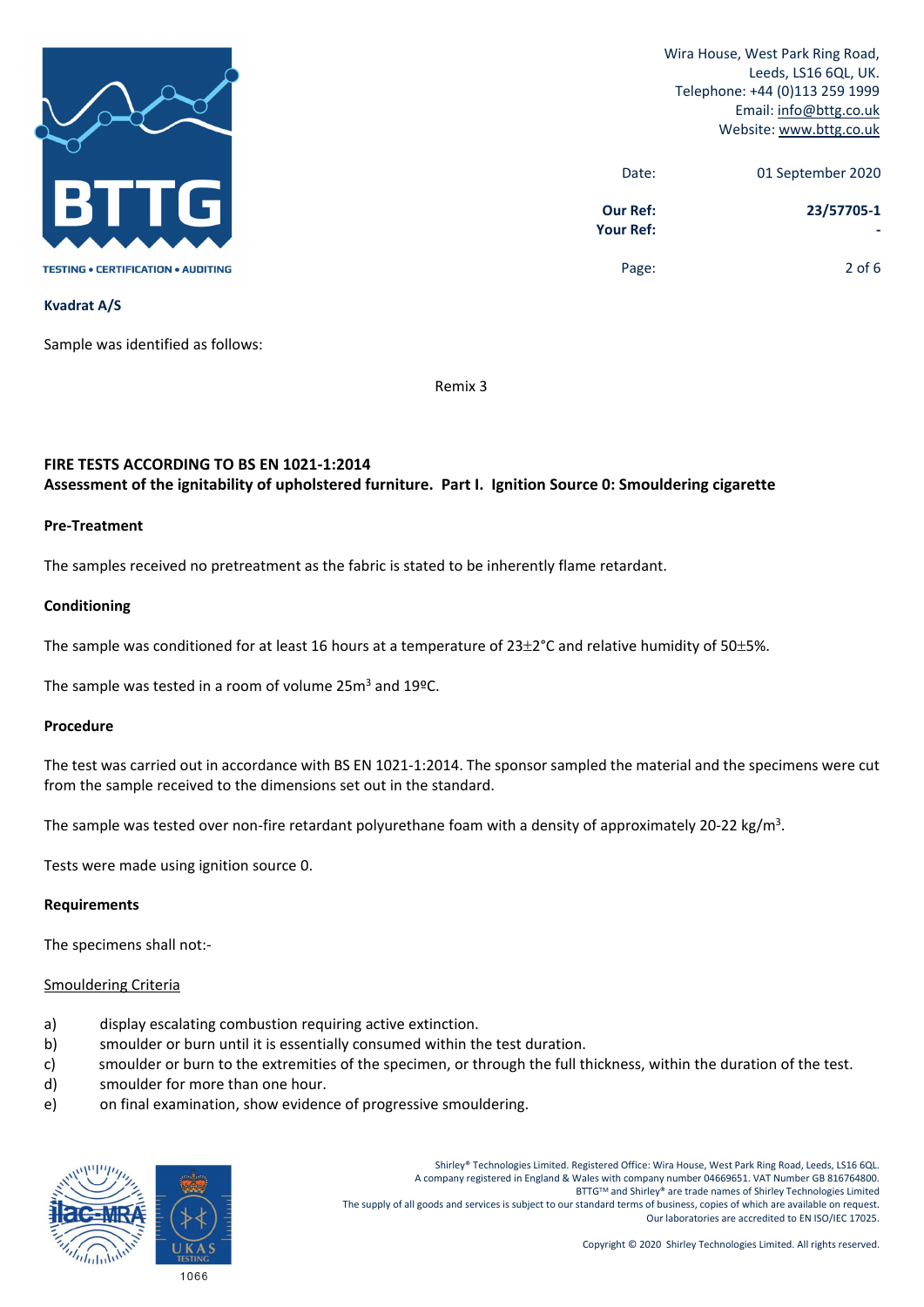

| 01 September 2020 | Date:                               |
|-------------------|-------------------------------------|
| 23/57705-1        | <b>Our Ref:</b><br><b>Your Ref:</b> |
| $3$ of 6          | Page:                               |

### **Kvadrat A/S**

### **Requirements (continued)**

### Flaming Criteria

a) show evidence of flaming initiated by a smouldering source.

# **Results**

|                                                              | <b>Cigarette</b> |                |                |                 |
|--------------------------------------------------------------|------------------|----------------|----------------|-----------------|
|                                                              | 1                | $\overline{2}$ | 3 <sup>1</sup> | <b>Comments</b> |
| <b>Smouldering Criteria (Yes/No)</b>                         |                  |                |                |                 |
| Unsafe escalating combustion                                 | No.              | No.            | No.            |                 |
| Test assembly consumed                                       | No.              | No.            | No.            |                 |
| Smoulders to extremities                                     | No               | No.            | No.            |                 |
| Smoulders through thickness                                  | No               | No             | No.            |                 |
| Smoulders more than 1 hour                                   | No.              | No.            | No.            |                 |
| In final examination, presence of<br>progressive smouldering | No.              | No.            | No.            |                 |
| Ignitability Performance (Yes/No)                            |                  |                |                |                 |
| Occurrence of flames                                         | No.              | No.            | No.            |                 |
| Ignition / Non Ignition (I/NI)                               | ΝI               | ΝI             | ΝI             |                 |

<sup>1</sup> Results for cigarette 3, only if applicable.

# **Note**

The test results relate only to the ignitability of the combination of materials under the particular conditions of test; they are not intended as a means of assessing the full potential fire hazard of the materials in use.

# **Comments**

An NI designation indicates that the sample meets the performance requirements of BS EN 1021-1.

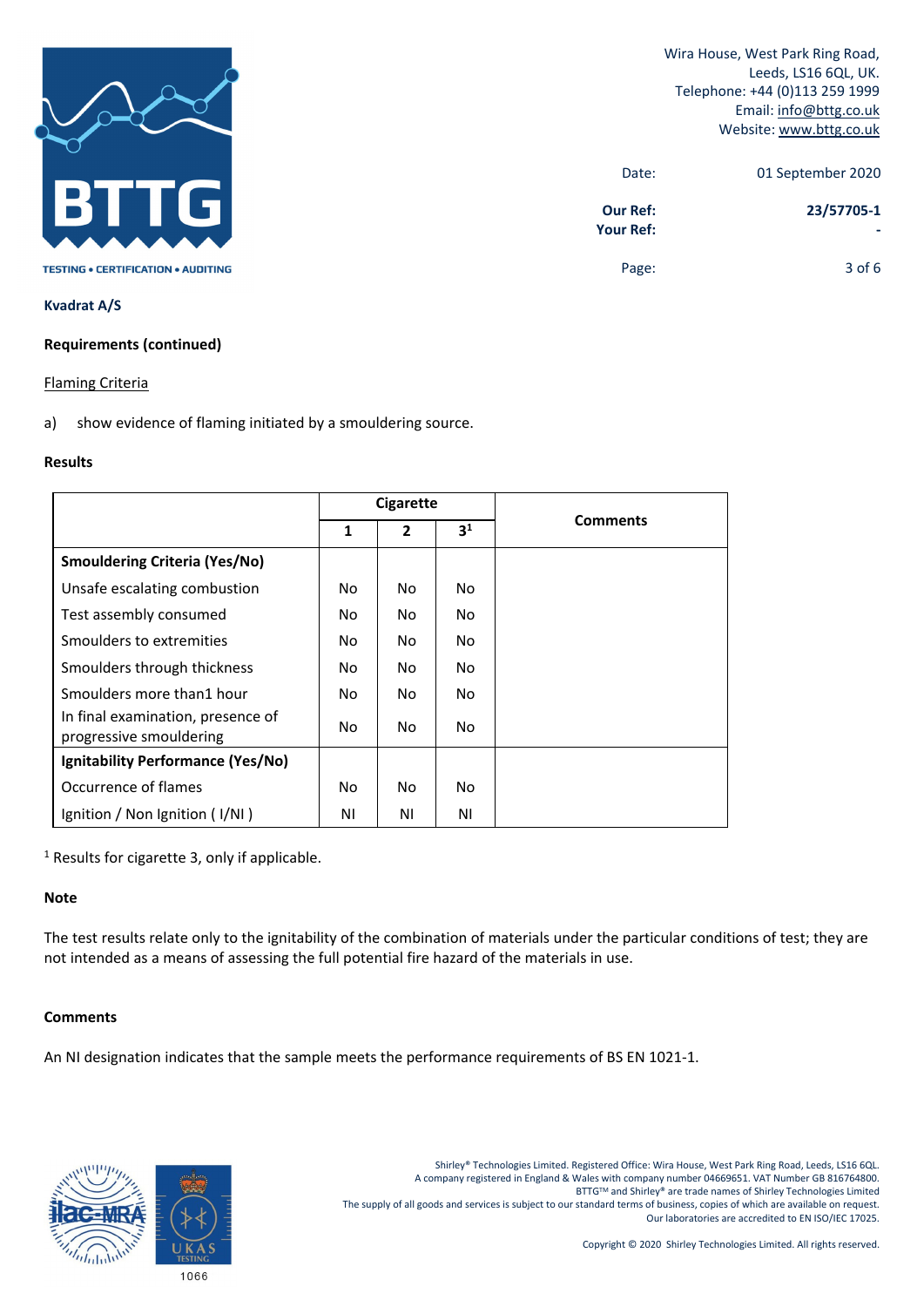

| 01 September 2020 | Date:                               |
|-------------------|-------------------------------------|
| 23/57705-1        | <b>Our Ref:</b><br><b>Your Ref:</b> |
| 4 of 6            | Page:                               |

#### **Kvadrat A/S**

# **FIRE TESTS ACCORDING TO BS EN 1021‐2:2014** Assessment of the ignitability of upholstered furniture. Part 2. Ignition Source 1: Match flame equivalent.

#### **Pre‐Treatment**

The samples received no pretreatment as the fabric is stated to be inherently flame retardant.

# **Conditioning**

The sample was conditioned for at least 16 hours at a temperature of  $23\pm2^{\circ}$ C and relative humidity of 50 $\pm5\%$ .

The sample was tested in a room of volume 25m<sup>3</sup> and 19ºC.

#### **Procedure**

The test was carried out in accordance with BS EN 1021‐2:2014. The sponsor sampled the material and the specimens were cut from the sample received to the dimensions set out in the standard.

The sample was tested over non-fire retardant polyurethane foam with a density of approximately 20-22 kg/m<sup>3</sup>.

Tests were made using ignition source 1.

#### **Requirements**

The specimens shall not:‐

### Smouldering Criteria

- a) display escalating combustion requiring active extinction.
- b) smoulders until it is essentially consumed within the test duration.
- c) smoulder to the extremities of the specimen, or through the full thickness, within the duration of the test.
- d) smoulder for more than one hour.
- e) show evidence of charring, other than discolouration, for more than 100mm in any direction apart from the nearest part of the original position of the source.

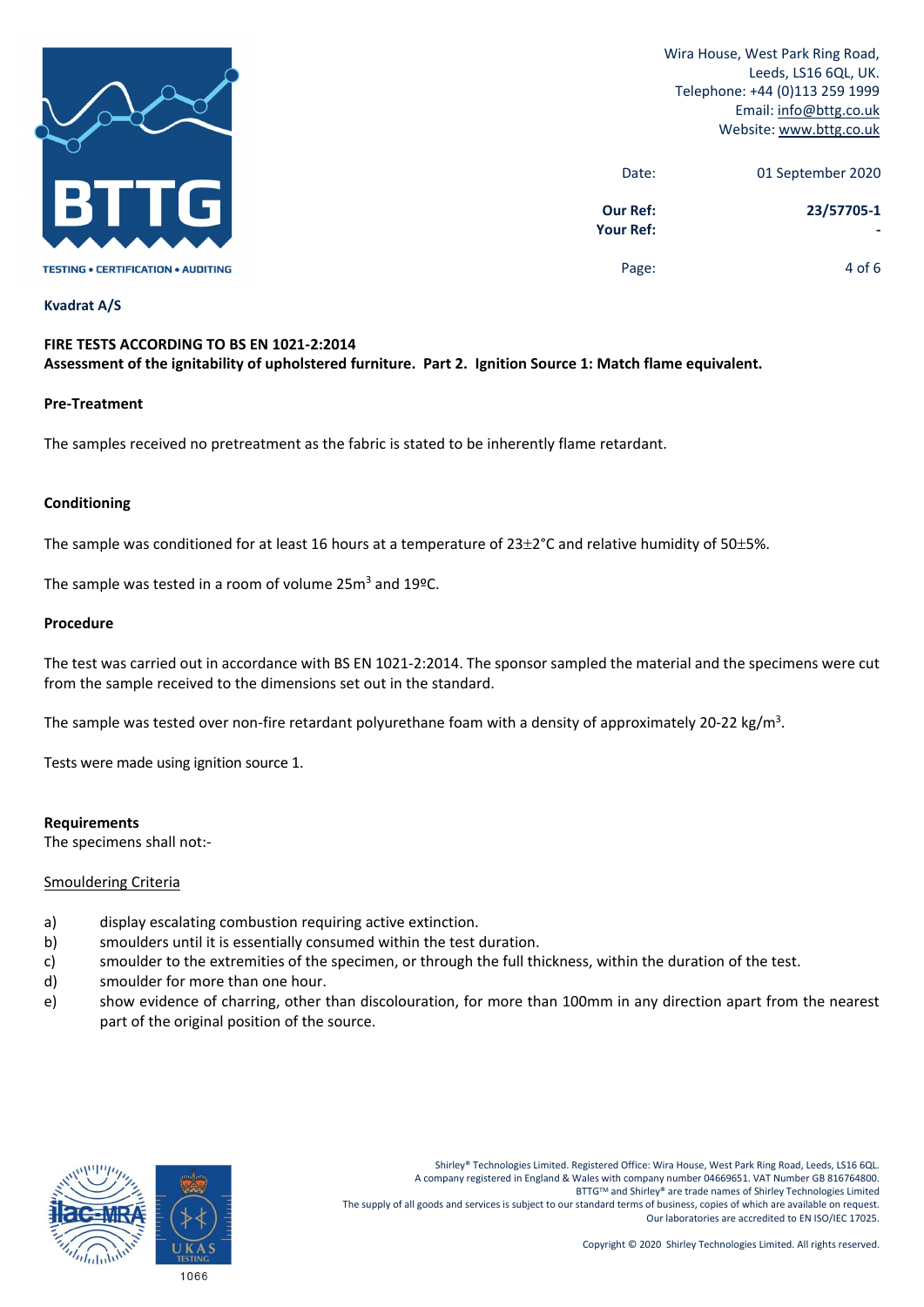

| 01 September 2020 | Date:                               |
|-------------------|-------------------------------------|
| 23/57705-1        | <b>Our Ref:</b><br><b>Your Ref:</b> |
| 5 of $6$          | Page:                               |

**Kvadrat A/S**

# **Requirements (Continued)**

# Flaming Criteria

- a) display escalating combustion requiring active extinction.
- b) burns until it is essentially consumed within the test duration.
- c) burns to the extremities of the specimen, or through the full thickness, within the duration of the test.
- d) exhibit any flaming for more than 120 seconds after removal of the burner tube.

#### **Results**

|                                      | <b>Match Flame</b> |    | <b>Comments</b> |  |
|--------------------------------------|--------------------|----|-----------------|--|
|                                      | Equivalent         |    |                 |  |
|                                      | 1                  | 2  |                 |  |
| <b>Smouldering Criteria (Yes/No)</b> |                    |    |                 |  |
| Unsafe escalating combustion         | No.                | No |                 |  |
| Test assembly consumed               | No.                | No |                 |  |
| Smoulders to extremities             | No                 | No |                 |  |
| Smoulders through thickness          | No                 | No |                 |  |
| Smoulders more than 1 hour           | No                 | No |                 |  |
| In final examination, presence of    | No                 | No |                 |  |
| progressive smouldering              |                    |    |                 |  |
|                                      |                    |    |                 |  |
| Ignitability Performance (Yes/No)    |                    |    |                 |  |
| Unsafe escalating combustion         | No.                | No |                 |  |
| Test assembly consumed               | No                 | No |                 |  |
| Flames to extremities                | No                 | No |                 |  |
| Flames through thickness             | No.                | No |                 |  |
| Flames longer than 120 seconds       | No                 | No |                 |  |
| Ignition / Non Ignition (I/NI)       | ΝI                 | ΝI |                 |  |

### **Note**

The test results relate only to the ignitability of the combination of materials under the particular conditions of test; they are not intended as a means of assessing the full potential fire hazard of the materials in use.